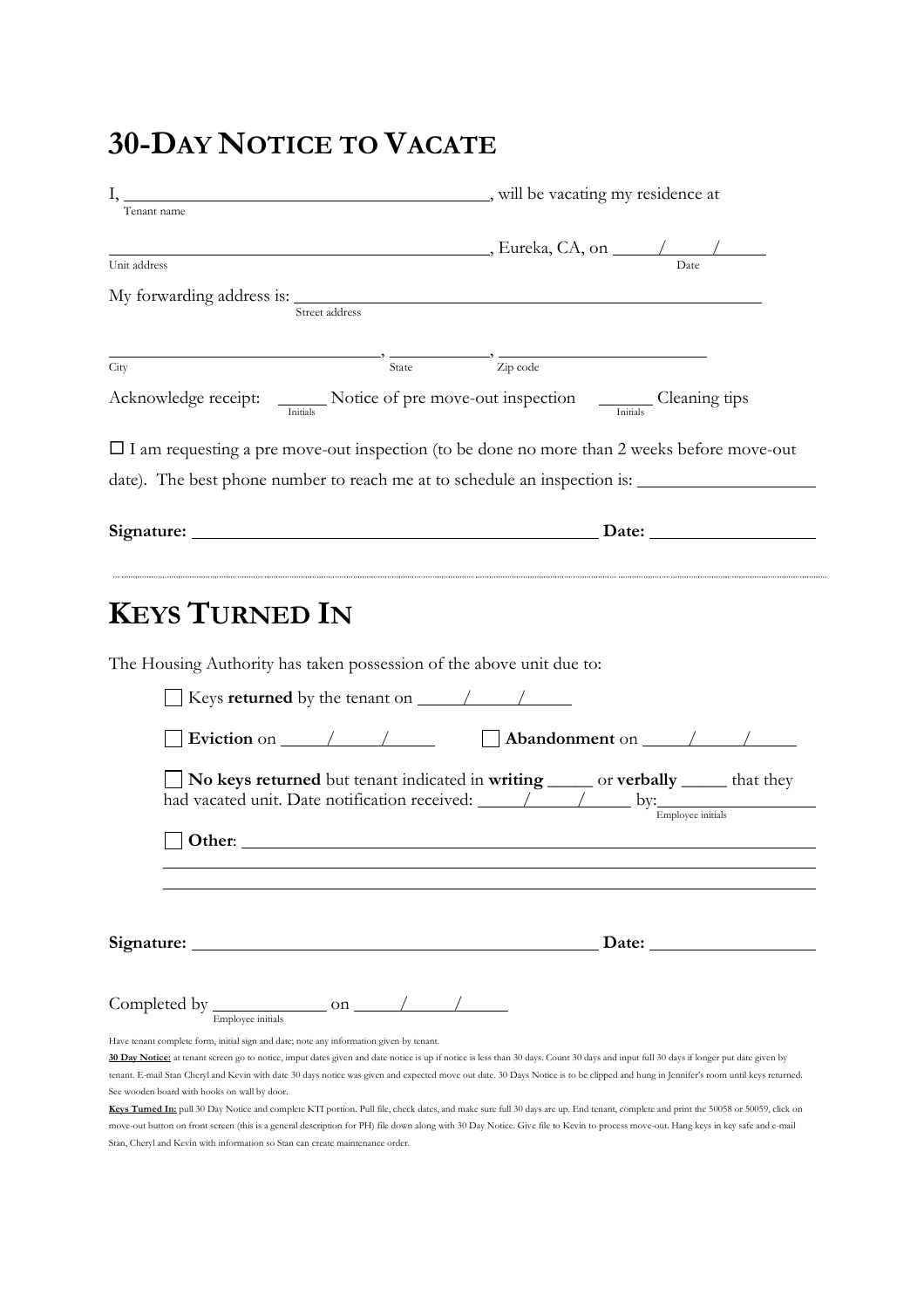

# **HOUSING AUTHORITIES**

**CITY OF EUREKA & COUNTY OF HUMBOLDT Executive Director Cheryl Churchill** 735 West Everding Street, Eureka CA 95503 West Phone: (707) 443-4583 Fax: (707) 443-4762

# **NOTICE**

# **TENANT'S RIGHT TO A PRE MOVE-OUT INSPECTION**

You are herein notified that you have the right to have an inspection conducted by Housing Authority staff within two weeks prior to the date you have established as the day you are moving out, as stated on your completed "30-Day Notice to Vacate".

The purpose of the inspection is to provide you with a "Statement of Deficiencies". A "Statement of Deficiencies" is a list of specific repairs and/or cleaning tasks that need to be done by you in order for you to maximize the return of your Security Deposit when you move out. you with a "Statement of Def<br>'or cleaning tasks that need to<br>Deposit when you move out.

**You are further notified** that you should not consider the "Statement of Deficiencies" provided by the inspector to be a complete list of repairs or cleaning tasks that need to be done in order for you to You are further notified that you should not consider the "Statement of Deficiencies" provided by the inspector to be a complete list of repairs or cleaning tasks that need to be done in order for you to recover 100% of yo and accessible to the inspector. You may be held responsible for the cost to the Housing Authority for the correction of those deficiencciies that are not readily visible or accessible to tthhe inspector or which may be created after the inspectiioon and are discovered after you move out. In oorder to document the condition of the unit and/or thee inspector's inability to inspect, photographs mamay be taken. Deficiencies". A "Statement of<br>d to be done by you in order for<br>out.<br>t of Deficiencies" provided by<br>d to be done in order for you to<br>d to that which is readily visible<br>cost to the Housing Authority for<br>essible to tthhe ins

You are further notified that iff you fail to request the aforementioned inspecttiion you may end up paying for cleaning or minor reppaairs that you could have addressed prior to momoving out. Your failure to request the inspection may be a ffactor considered if you later dispute the amouunnt of the Security Deposit returned or the demandd of payment for repair and/or cleaning charge ess that exceed the amount may be created after the inspectiioon and are discovered after you move out. In oorder to document th<br>condition of the unit and/or thee inspector's inability to inspect, photographs mamay be taken.<br>**You are further notifie** of the Security Deposit.

You are further notified that too schedule an inspection you must contact Les GiGildersleeve, Maintenance Lead (443-4583 ex xtt. 225), or other designated backup maintenancce personnel. Upon your request you will be given a date aand time for the inspection that is mutually agrreeed upon but will be no sooner than 24 hours after the ddaate of the request.

You are further notified that iff you fail to be present for the inspection or ha avve someone there in your<br>stead, the inspector will not enteerr. If you fail to be present as described or can nccel the inspection, it wil stead, the inspector will not enteerr. If you fail to be present as described or cannccel the inspection, it will be your responsibility to reschedduule the inspection in the same manner as descrribed above.

Ryan Harvey

Maintenance Spupervisor 707.443.4583 x226



The Housing Authorities are Equal Housing Opportunity Organizations

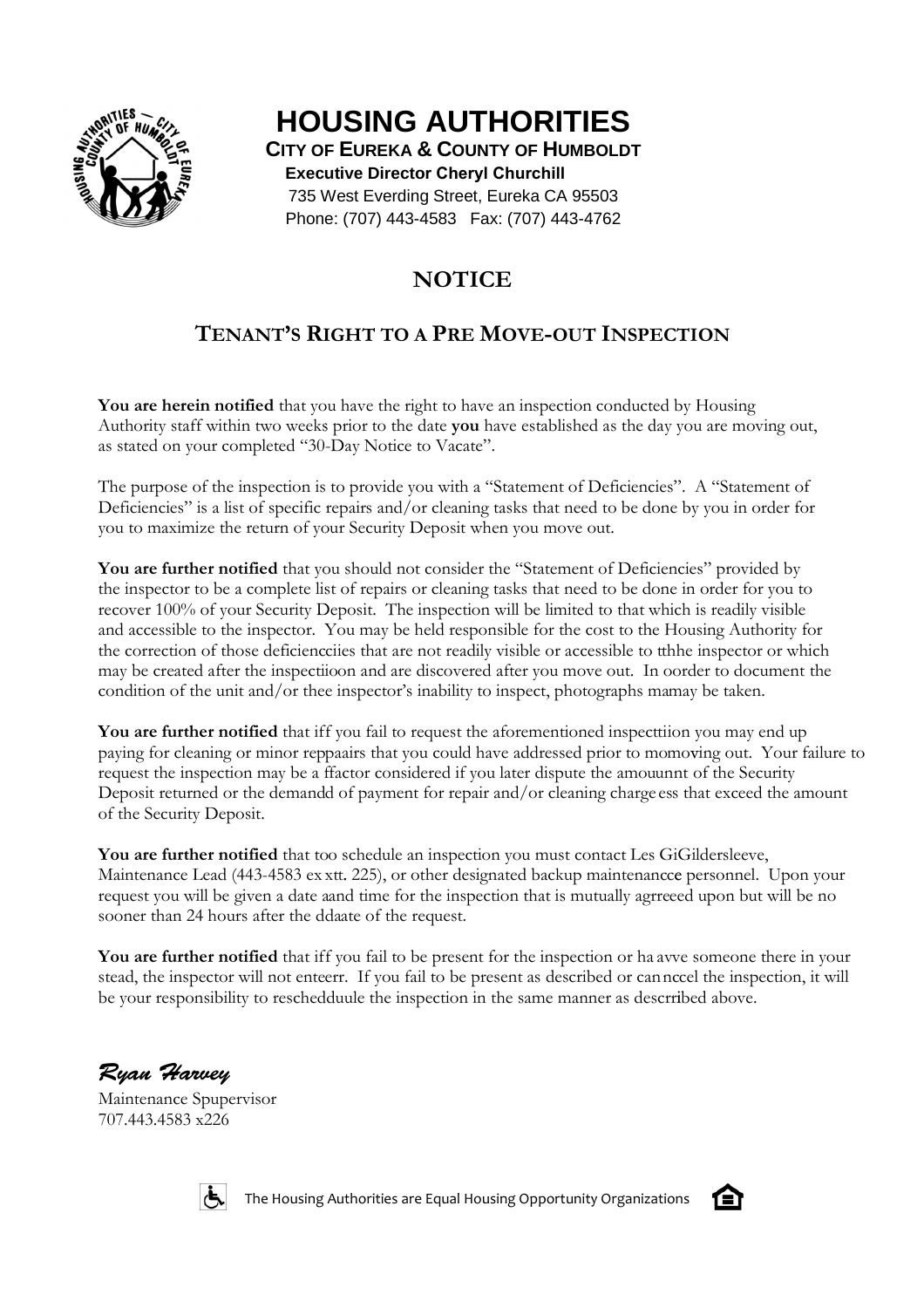# **CLEANING TIPS FOR DEPOSIT REFUNDS**

In order for you to receive a refund of your security deposit, you must leave your apartment in **substantially the same condition as when you moved in**, taking into consideration **normal** wear and tear. Here are some cleaning tips to help you maximize the amount of refund you may receive.

### **Stove**

# **(Gas Ranges)**

- 1. Remove grate and drip-pan. Soak and scrub in HOT soapy water, removing all grease and stains.
- 2. Remove burners and soak and scrub in HOT soapy water, making sure all orifices (holes) are clean. An ordinary toothpick is useful in removing blockages from these holes.
- 3. Clean over and broiler with oven cleaner, following instructions on the can. Remove all grease and stains.
- 4. Raise the top of the stove (if you need instructions, call our Maintenance staff to assist; THERE IS NO CHARGE FOR THIS SERVICE). Clean thoroughly with HOT soapy water, removing all grease.
- 5. Clean all outside surfaces of the stove with hot water and soap, removing all grease and stains. (Remember, the knobs are removable and should be soaked and scrubbed.) DO NOT use SOS pads, metal scrapers, or abrasive cleaners. These may damage the enamel surface.
- 6. When all cleaned parts are dry, reassemble the stove.

# **(Electric Ranges)**

- 1. Raise element (some elements unplug; if yours is one of these, remove the element).
- 2. Remove grate and drip-pan. Soak and scrub in HOT soapy water, removing all grease and stains.
- 3. Clean over and broiler with oven cleaner, following instructions on the can. Remove all grease and stains.
- 4. Raise the top of the stove (if you need instructions, call our Maintenance staff to assist; THERE IS NO CHARGE FOR THIS SERVICE). Clean thoroughly with HOT soapy water, removing all grease.
- 5. Clean all outside surfaces of the stove with hot water and soap, removing all grease and stains. (Remember, the knobs are removable and should be soaked and scrubbed.) DO NOT use SOS pads, metal scrapers, or abrasive cleaners. These may damage the enamel surface.
- 6. When all cleaned parts are dry, reassemble the stove.

# **Refrigerator**

- 1. Defrost. DO NOT use any sharp pointed instruments such as ice picks or knives to remove ice. You might puncture gas tubes that run throughout the freezing compartment.
- 2. Remove shelves and crisper and wash in hot water and soap. Dry thoroughly.
- 3. Wash all interior surfaces with warm water, 1 teaspoon baking soda, and soap. Be sure to wash the shelves in the door. Wipe dry.
- 4. Wash all outside surfaces. DO NOT use SOS pads, metal scrapers or abrasive cleaners. These may damage the enamel surface.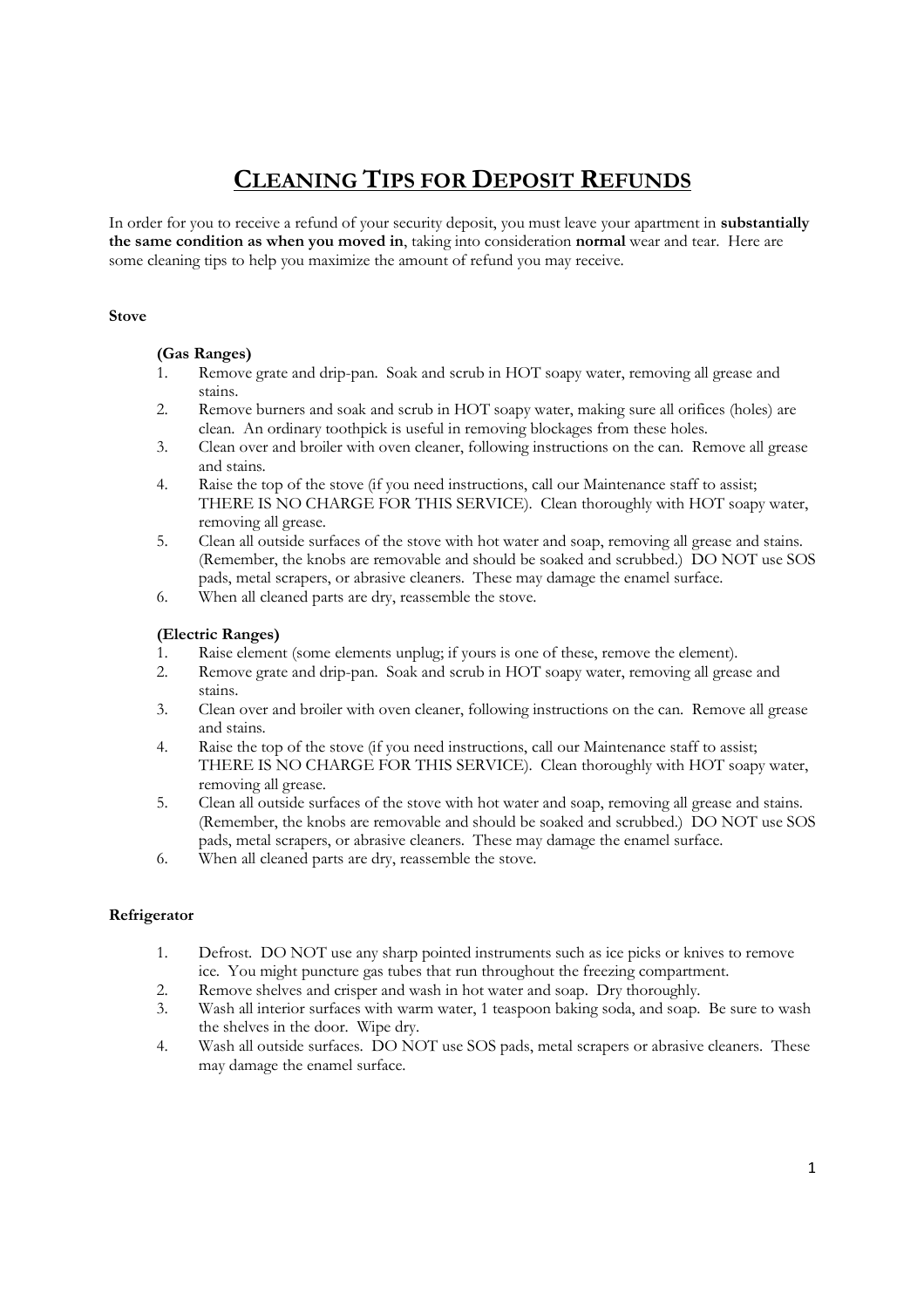# **Cupboards**

- 1. Remove all items and any shelf paper.
- 2. Wash shelves and drawers with hot water and soap.
- 3. Wash all outer surfaces, such as doors and drawer fronts, with hot water and soap.
- 4. Wipe dry.

#### **Kitchen Sink**

- 1. Scrub out thoroughly, removing all stains and dirt.
- 2. Clean faucets and nozzle thoroughly.<br>3. Rinse well.
- 3. Rinse well.

# **Counter Tops**

1. Clean thoroughly with hot water and soap, removing ALL stains and dirt.

#### **Bathroom**

- 1. Clean sink and tub, removing all stains and dirt. If applicable, clean shower head and walls thoroughly, removing any mold or mineral build-up. DO NOT use abrasive cleaners on painted surfaces.
- 2. Clean toilet bowl, removing all stains.
- 3. Clean entire outer surface of toilet, including base.
- 4. Remove glass or metal shelves carefully from the medicine cabinet and clean with HOT water and soap. Dry carefully.
- 5. Clean inside surfaces with hot water and soap and dry.
- 6. Clean outside surfaces with hot water and saop and dry.
- 7. Replace dried shelves.
- 8. Clean mirror with glass cleaner. Wipe down any remaining exterior surfaces.

#### **Closets**

- 1. Wash shelves and clothing bars with hot, soapy water.
- 2. Wash down walls.

### **Walls**

- 1. Remove any wall paper from all rooms. Wash walls throughout apartment.
- 2. Remove picture hangers and fill nail holes with DAP. Wipe off excess DAP with damp sponge. Fill large holes with "Fixall" and smooth the surface.
- 3. Remove any black marks that may have been caused from furniture rubbing against the wall.